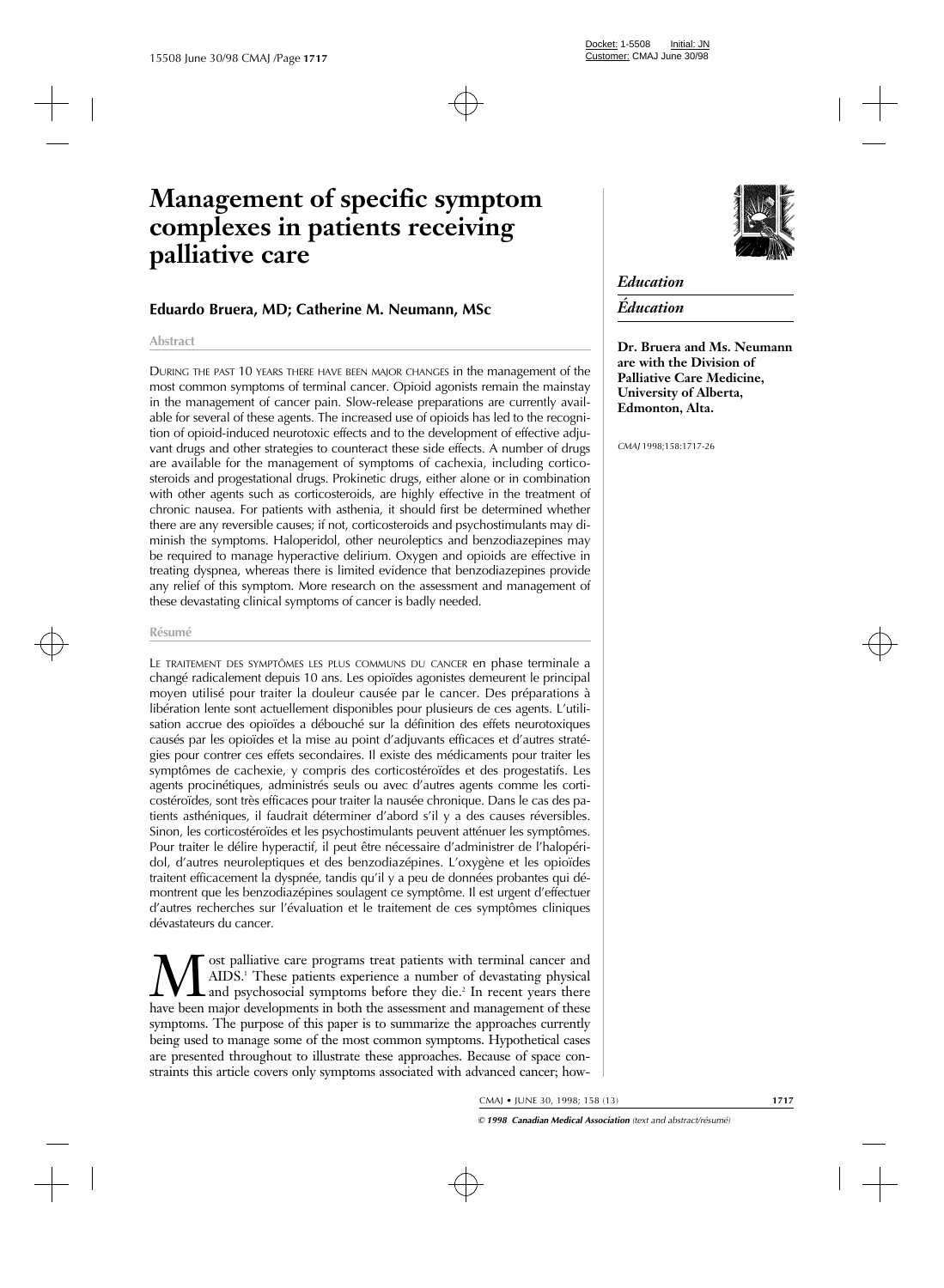

ever, most of the same principles apply to the care of patients with other terminal diseases.

## **Cancer pain**

Approximately 80% of patients with cancer experience pain before they die.<sup>3</sup> In most of these patients (approximately 80%) the pain is associated with a tumour; however, it can also be related to treatment, or it may be unrelated to either the tumour or the treatment.<sup>3</sup> Despite a number of guidelines and excellent reviews on appropriate pain management, $3-5$  many patients with cancer continue to experience considerable pain, and approximately half of them receive inadequate analgesia.<sup>6-8</sup>

Pharmacologic treatment based on the regular use of oral opioids is very effective in controlling pain in most patients, $235$  but other agents are also available (Table 1). The World Health Organization "analgesic ladder" has been used in many regions of the world in the implementation of programs to control cancer pain.5 According to this approach, patients with persistent pain are treated with nonopioid analgesics first, then mild opioids if the analgesics do not provide relief and finally strong opioids if necessary.

Nonopioid drugs, including acetaminophen and NSAIDs, are effective analgesics for patients with mild cancer pain and can be combined with opioids in the treatment of moderate to severe pain.<sup>2-4</sup> Acetaminophen does not affect platelet function and has no significant renal or

| Table 1: Pharmacological agents for treating cancer pain |                                                                           |  |
|----------------------------------------------------------|---------------------------------------------------------------------------|--|
| Drug                                                     | Route or indication                                                       |  |
| Nonopioid analgesics                                     |                                                                           |  |
| Acetaminophen                                            |                                                                           |  |
| <b>NSAIDs</b>                                            |                                                                           |  |
| <b>Opioid analgesics</b>                                 |                                                                           |  |
| Codeine                                                  | Oral (rapid and slow release)                                             |  |
| Hydromorphone                                            | Oral (rapid and slow release),<br>subcutaneous                            |  |
| Morphine                                                 | Oral (rapid and slow release), slow-<br>release suppository, subcutaneous |  |
| Oxycodone                                                | Oral (rapid and slow release),<br>subcutaneous                            |  |
| Fentanyl                                                 | Transdermal, subcutaneous                                                 |  |
| Methadone*                                               | Oral, suppository                                                         |  |
| <b>Adjuvant drugs</b>                                    |                                                                           |  |
| Tricyclic antidepressants                                |                                                                           |  |
| (e.g., SSRIs)                                            | Neuropathic pain                                                          |  |
| Corticosteroids                                          | Multiple indications                                                      |  |
| Anticonvulsants                                          | Neuropathic pain                                                          |  |
| <b>Bisphosphonates</b>                                   | Bone metastases                                                           |  |
| Oral local anesthetics                                   | Neuropathic pain                                                          |  |
| Psychostimulants                                         | Opioid sedation                                                           |  |
| Muscle relaxants                                         | Muscle spasm                                                              |  |

Note: SSRI = selective serotonin reuptake inhibitor.

\*Doses should be determined cautiously by a specialist because of methadone's higher potency and lower cross-tolerance relative to other opioids.

gastrointestinal toxic effects; these factors make it easy to use alone or in combination with opioids. NSAIDs can reduce the renal elimination of opioid metabolites and therefore increase the frequency of opioid-induced neurotoxic effects.9 A new generation of highly specific cyclo-oxygenase II NSAIDs may potentiate opioids with minimal toxic effects;10 however, they are not yet available in Canada.

## *Opioid agonists*

Opioid agonists are the mainstay of therapy for chronic cancer pain. Morphine administered orally has been considered the drug of choice; however, other opioid agonists such as oxycodone and hydromorphone have similar pharmacokinetic and pharmacodynamic effects in cases of cancer pain.3,4

Slow-release preparations of codeine, oxycodone, hydromorphone and morphine, for oral administration every 12 hours, are available in Canada, and there is also a preparation of morphine to be taken orally every 24 hours. A slow-release preparation of fentanyl (applied transdermally every 3 days) is available in Canada, as is a slow-release suppository of morphine for use every 12 hours. All of these preparations are used to maintain pain relief in patients for whom the appropriate dose has been determined by means of rapid-release opioid analgesics.11,12 Patients receiving slow-release opioids should be allowed to receive extra doses of rapid-release opioids intermittently for breakthrough pain.<sup>4,11</sup> These extra doses have traditionally been assumed to constitute approximately 10% of the daily opioid dose; however, researchers using fentanyl administered transmucosally found recently that the optimal extra dose may range from 5% to 20% of the regular daily dose.13

The most common side effects of opioids are sedation, nausea, constipation, respiratory depression and urine retention. Sedation and nausea frequently occur soon after the patient begins taking opioids, but these effects usually subside spontaneously and are rarely a cause for discon-

#### **Case 1: Opioids for pain**

A 70-year-old woman with multiple bone metastases from breast cancer is in severe pain. She is taking two 325-mg tablets of acetaminophen plus 30 mg of codeine 4 to 6 times a day with only minimal relief.

This regimen is discontinued, and she is given 5 mg of morphine orally every 4 hours around the clock and 2.5 mg hourly as needed. To prevent constipation she takes docusate and senna capsules twice a day, and to relieve nausea she takes 10 mg of metoclopramide orally as needed. Within 2 days her pain control improves, and she needs only 1 or 2 extra doses of morphine per day. To maintain the analgesic effects, her regular opioid is changed to 15 mg of slowrelease morphine every 12 hours or 30 mg every morning.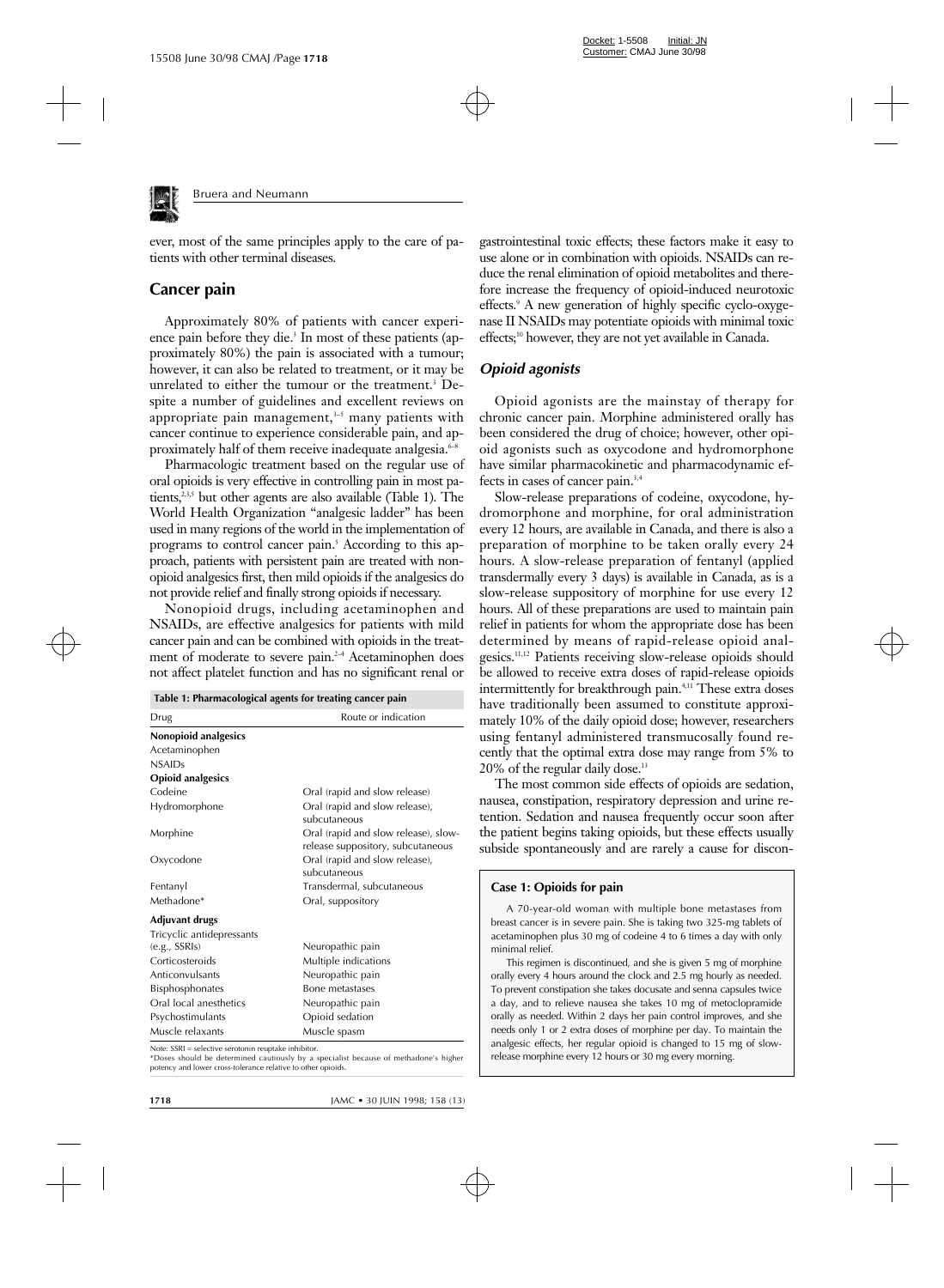

tinuing treatment. If the sedative effect is so strong that it limits the dose a patient can tolerate and does not diminish when the dose is modified, a brief course of psychostimulants may permit the opioid dose to be increased or may decrease the sedative effects.<sup>3</sup>

There is no consistent evidence that one particular opioid agonist is associated with a lower prevalence or intensity of sedation, nausea or constipation than the others.3,4 There is, however, a general consensus that some patients experience less severe side effects with one rather than another opioid agonist; thus, a change in the type of opioid may help in overcoming the side effects.

Because of concerted educational efforts about the undertreatment of cancer pain, patients now generally receive higher doses of opioids for longer periods of time. This has led to a greater number of serious neuropsychiatric side effects, including cognitive impairment, hallucinosis, myoclonus and grand mal seizures, hyperalgesia and severe sedation. These side effects are probably the result of a combination of the nonopioid effects, caused by the accumulation of excitatory active opioid metabolites, and the opioid effects of the parent compounds.<sup>14</sup> Animal and human studies have shown that some opioids can have significant neurotoxic effects.<sup>14,15</sup>

Patients who experience the well-established side effects of opioids or the more recently recognized ones may benefit from a change in the type of opioid administered. Several authors have described clinical improvement in patients who experienced side effects related to morphine toxicity after substitution of alternative agonists such as hydromorphone or oxycodone. If the toxic effects are still severe after most of the common agonists have been tested, second-line drugs such as methadone should be considered. Methadone is very inexpensive and has no active metabolites, but it does have a long and unpredictable

#### **Case 2: Managing the side effects of opioids**

A 65-year-old man with advanced colon carcinoma has severe abdominal pain, and his dose of morphine has been increased several times recently. Over the previous 2 days progressive confusion, mild psychomotor agitation, tactile hallucinations and myoclonus have developed. Because of his confusion, his oral intake of morphine has decreased, and he appears mildly dehydrated. His behaviour has been interpreted as pain by his relatives, who have given him several extra doses of opioids over the previous 24 hours.

He is admitted to hospital. The morphine is discontinued, and he is given hydromorphone at a dose equal to approximately half that of the morphine. Subcutaneous hydration is started (500-mL boluses of two-thirds dextrose and one-third saline twice a day for 3 days). Other psychoactive drugs are discontinued, and he begins taking 2 mg of haloperidol every 6 to 8 hours for agitation and hallucinations. Within 3 days his cognition returns to normal, and his hallucinations and agitation disappear. The hydration and haloperidol are discontinued, and the patient is discharged from hospital.

half-life and a more poorly defined equianalgesic dose than other opioid agonists.<sup>15</sup> Methadone is more potent in patients who already have a tolerance to other opioid agonists,15–17 so switching from other opioids to methadone should be done cautiously by a physician experienced in this area. Once the switch has been completed, determining the dose of methadone is no different from determining the dose of other opioid agonists.

Other measures can be taken to treat the acute, toxic effects of opioids, including reducing the dose, starting hydration to increase the elimination of hydrosoluble active metabolites and prescribing drugs such as midazolam (by continuous subcutaneous infusion) or haloperidol to manage agitation.<sup>15</sup>

## *Adjuvant drugs*

Opioid analgesics are effective in reducing the intensity of pain in most patients; however, they may not completely control pain in some patients and may cause side effects in others. Therefore, adjuvant drugs are prescribed to increase the analgesic effects of the opioids and to decrease their toxic effects. Some of the most commonly used adjuvant drugs are listed in Table 1; however, a detailed description exceeds the scope of this paper. It is important to note that in addition to potentiating opioidinduced analgesia, adjuvant drugs can themselves cause side effects and can potentiate some of the side effects of opioids. Table 2 presents recommendations for preventing problems when adjuvant drugs are prescribed.

## **Cachexia–anorexia syndrome**

Cachexia–anorexia syndrome is characterized by progressive weight loss, lipolysis, loss of visceral and skeletal protein mass and profound anorexia. Almost all patients with cancer or AIDS experience this devastating disorder before they die.18,19 Weight loss decreases a patient's chance of survival, and patients with cachexia experience more complications after surgery, radiation therapy and chemotherapy. In addi-

**Table 2: Recommendations for preventing problems when adjuvant drugs are used to treat cancer pain**

Recognize that opioids are the first-line treatment for most types of cancer pain

Increase opioid dose if analgesic effects are inadequate (unless there are opioid-induced toxic effects)

If a decision is made to use an adjuvant drug, use an effective (high) dose

Add one adjuvant drug at a time to avoid combined or enhanced side effects

Define outcome measures at the start of treatment

Discontinue the adjuvant drug if ineffective

Always monitor levels of sedation and cognition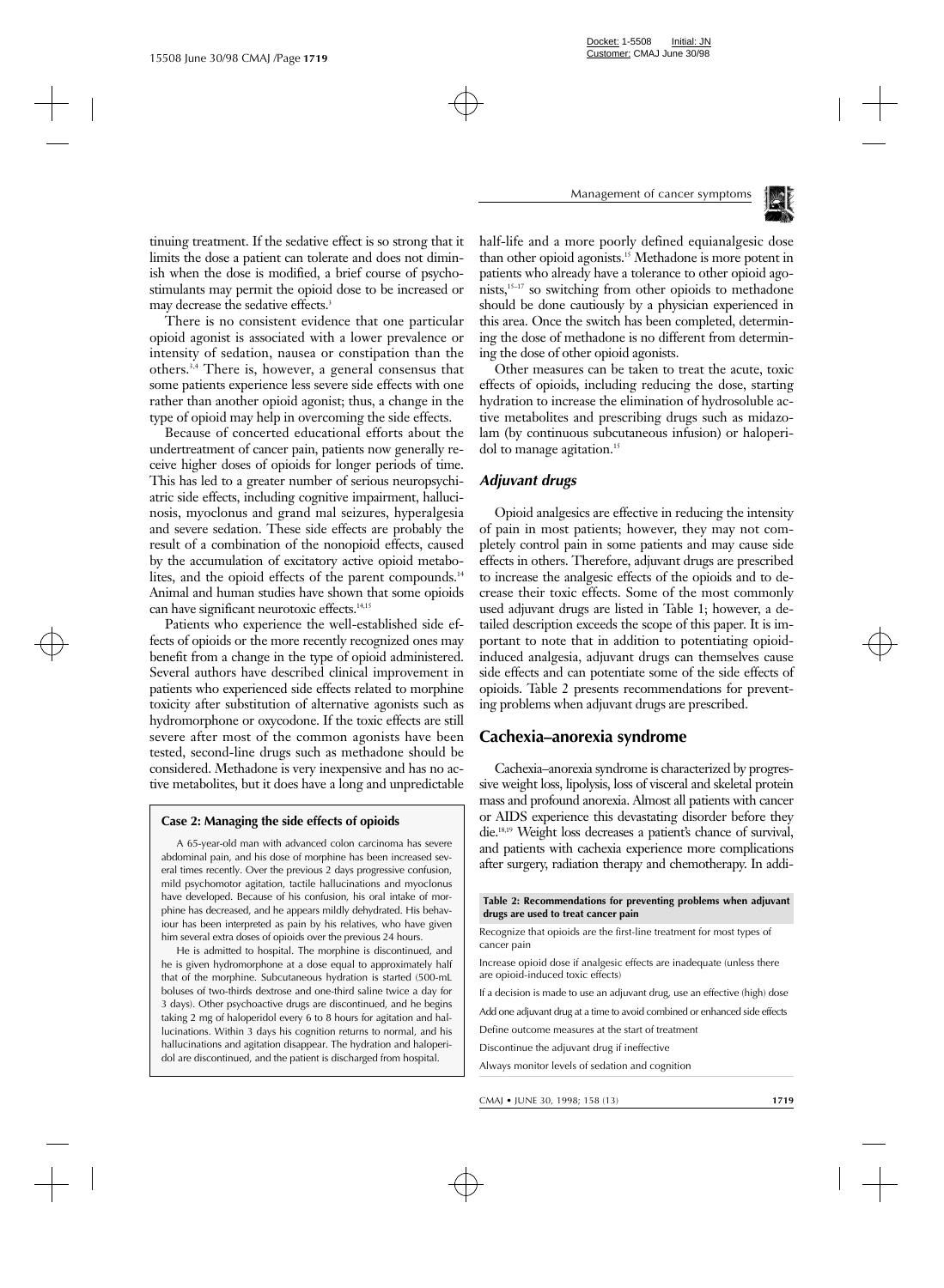

tion, cachexia reinforces the weakness associated with anorexia and chronic nausea and is a source of psychological distress for patients and their families.

Cachexia was previously thought to be the result of the increased energy demanded by the growing tumour mass. However, recent research<sup>19</sup> has demonstrated that it is primarily due to major metabolic abnormalities, such as profound lipolysis and loss of skeletal and visceral proteins, both of which are caused by immune mediators (e.g., tumour necrosis factor and interleukin-6), and tumour by-products (e.g., lipolytic hormone). This means that anorexia, an almost universal characteristic of cachexia, should be interpreted as the result of metabolic abnormalities rather than the main cause of cachexia.<sup>19,20</sup>

Unfortunately, studies of aggressive nutritional support, including enteral and parenteral feeding, generally have shown no significant improvement in patient survival or tumour shrinkage and only limited effects on the complications associated with surgery, radiotherapy and chemotherapy.21 Since most of these studies did not assess patients' symptoms, it is not clear if intensive feeding has any symptomatic benefits. However, intensive feeding may be appropriate in certain situations, such as when patients are recovering from surgery and awaiting chemotherapy or when starvation in patients with extremely slow-growing tumours or bowel obstruction is caused by lack of food rather than metabolic abnormalities.

In recent years a number of drugs have been proven effective in relieving the symptoms of cachexia; some of these improve appetite. Table 3 describes new drugs for the management of cancer cachexia.

## *Corticosteroids*

Several randomized placebo-controlled trials have demonstrated the effects of different types of corticosteroids on cachexia–anorexia.20,22 All researchers have

| Table 3: New drugs for treating cachexia in patients with cancer |  |  |
|------------------------------------------------------------------|--|--|
|------------------------------------------------------------------|--|--|

| Drug                                          | Mechanism of action                                                |
|-----------------------------------------------|--------------------------------------------------------------------|
| Pentoxifylline                                | Decreases tumour necrosis factor- $\alpha$                         |
| ß,-Adrenoceptor agents<br>(e.g., clenbuterol) | Decrease breakdown of muscle protein                               |
| Anabolic androgenic<br>steroids               | Enhance protein synthesis through<br>androgen receptor             |
| Melatonin                                     | Decreases tumour necrosis factor- $\alpha$ :<br>modulates cytokine |
| Thalidomide                                   | Decreases tumour necrosis factor- $\alpha$ ;<br>modulates cytokine |
| Cannabinoids                                  | Increase appetite at level of central<br>nervous system            |
| Omega-3 fatty acids                           | Decrease interleukin-6                                             |
|                                               |                                                                    |

found that these drugs have a limited effect (lasting for up to 4 weeks) on symptoms such as appetite, food intake, sense of well-being and performance status. However, in none of the studies did the patients gain weight. Corticosteroids have also been found to relieve nausea and asthenia23 and to control pain.24 Because of their significant (albeit short-lasting) ability to relieve symptoms, these drugs can be used in patients who are not expected to live for long and in whom weight gain is not a likely outcome. The most effective type, dose and route of administration have not been established. These issues should be addressed in randomized controlled trials.

### *Progestational drugs*

A relation has been demonstrated between the dose of progestational drugs and effects on appetite, caloric intake, weight gain (mainly of fat) and sense of well-being. The optimal dose ranges from 480 to 800 mg per day, administered orally.<sup>22</sup> Recent studies involving terminally ill patients have shown that the improvement in symptoms (better appetite, less fatigue, greater sense of well-being) occurs even in the absence of significant weight gain.25,26 If abruptly discontinued, both megestrol and medroxyprogesterone can induce thromboembolic phenomena, breakthrough vaginal bleeding, peripheral edema, hyperglycemia, hypertension, Cushing's syndrome, alopecia, adrenal suppression and adrenal insufficiency. However, in most clinical trials, the adverse effects rarely led patients to discontinue these drugs.<sup>22,25,26</sup> Unfortunately, the progestational drugs are expensive, which is a problem especially when high doses are needed.

## *Multimodal approach*

effective maintenance dose.

Recent research<sup> $27$ </sup> suggests that, in the future, it may be possible to treat patients with cancer cachexia with combined drug therapy that focuses simultaneously on the release of immune by-products, the rate of protein break-

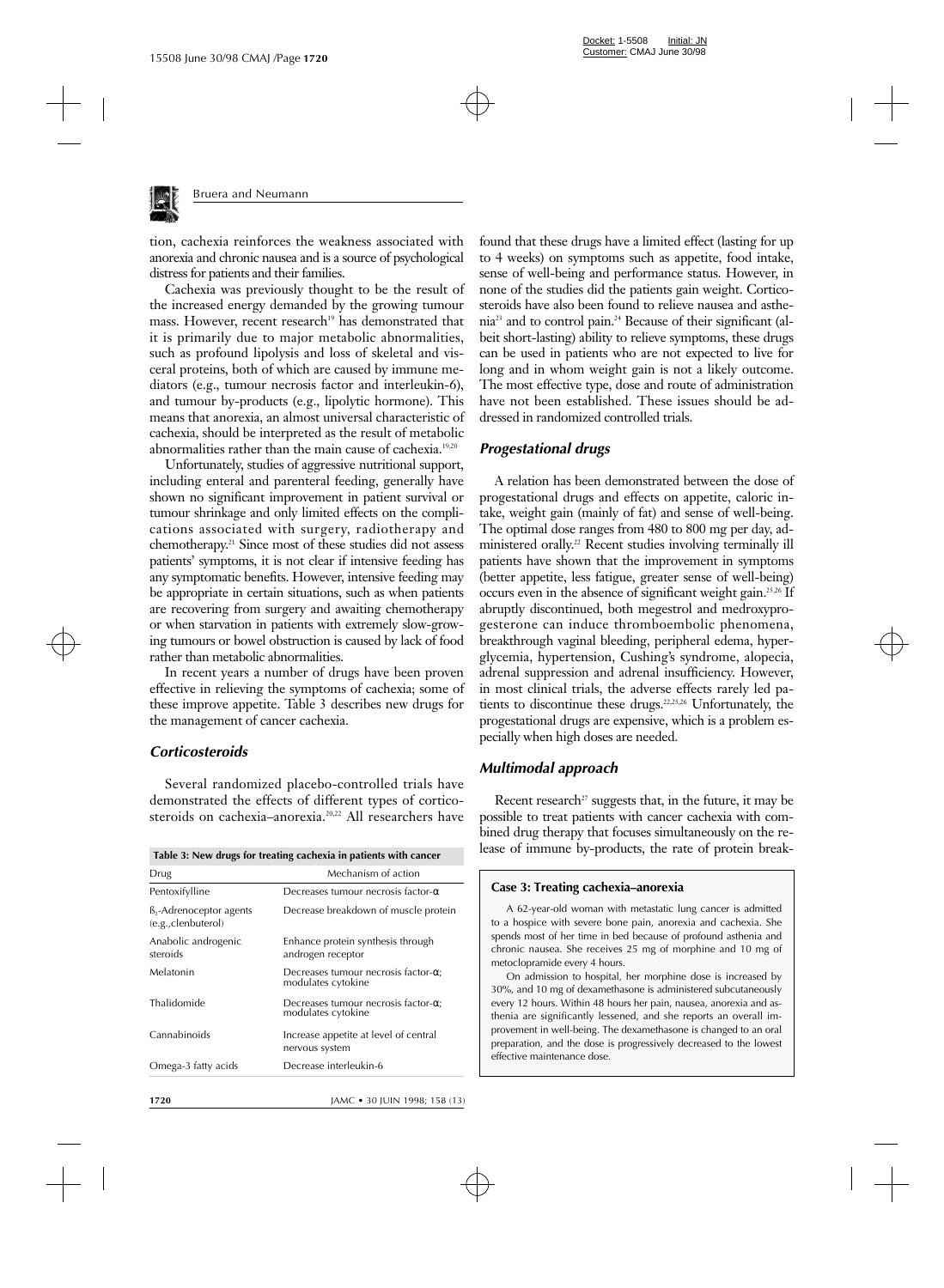

down in muscles and the effects on appetite. Treatment in these cases should be given to manage symptoms and improve quality of life, not simply to improve nutritional status, since, given the incurable nature of the underlying disease, cancer patients with cachexia usually survive only weeks or months.

# **Chronic nausea**

Patients with terminal cancer frequently experience nausea for extended periods (often more than 4 weeks).<sup>28</sup> Some of the most frequent causes of nausea are presented in Fig. 1. These include autonomic dysfunction (frequent in patients with advanced cancer), gastroparesis and opioid analgesics, which can cause nausea by direct central effects, as well as by aggravating delayed gastric emptying, vestibular stimulation and constipation.<sup>28</sup>

Attempts should be made to determine the underlying cause of chronic nausea and steps taken to relieve it, for example by treating metabolic abnormalities, providing aggressive bowel care or treating brain metastases.

Table 4 lists the antiemetic drugs used to treat chronic



**Fig. 1: Main causes of chronic nausea in patients with cancer.**

| Table 4: Drugs for treating chronic nausea<br>in patients with cancer |
|-----------------------------------------------------------------------|
| <b>Prokinetic agents</b>                                              |
| Metoclopramide                                                        |
| Domperidone                                                           |
| Cisapride                                                             |
| <b>Corticosteroids</b>                                                |
| Dexamethasone                                                         |
| Methylprednisolone                                                    |
| 5-Hydroxytryptamine, $(5-HT_3)$ antagonist                            |
| Ondansetron                                                           |
| Granisetron                                                           |
| Agents to decrease gastrointestinal secretion<br>and motility         |
| Octreotide                                                            |
| Hyoscine butylbromide                                                 |
| Other drugs                                                           |
| Haloperidol                                                           |
| Dimenhydrinate                                                        |
| Prochlorperazine                                                      |

nausea. In patients with no bowel obstruction, metoclopramide is highly effective because of its combination of central nervous system and gastric emptying effects.<sup>29</sup> Slow-release metoclopramide is more effective than the rapid-release formulation in controlling chronic nausea,<sup>30</sup> and dexamethasone and other corticosteroids can potentiate the antiemetic effects of metoclopramide.28,29 When either metoclopramide or corticosteroids are contraindicated or when the bowel is obstructed, a number of centrally active agents such as haloperidol and dimenhydrinate can be administered. In patients with bowel obstruction, drugs that decrease the amount of gastrointestinal secretions and motility, such as octreotide, can help control nausea and vomiting.<sup>31</sup>

Chronic nausea is highly prevalent in and distressing to patients with terminal cancer. Unfortunately, while there has been significant research in the pharmacologic management of chemotherapy-induced emesis, chronic nausea has received little attention and therefore our understanding of the mechanisms and treatment of this complex and multicausal condition is limited.

# **Asthenia**

Asthenia is characterized by profound tiredness occur-

#### **Case 4: Treating nausea**

A 55-year-old man with disseminated prostatic carcinoma complains of severe nausea. He is receiving 50 mg of morphine every 4 hours for pain due to bone metastases. Abdominal radiographs show no sign of bowel obstruction but do reveal a large accumulation of stool in the colon.

After an enema, the patient has 2 large bowel movements. He begins taking laxatives twice a day, including senna and docusate. He is given 10 mg of metoclopramide every 4 hours, with additional hourly 10-mg doses as needed for severe nausea. The opioid dose is reduced by 30% because of excellent pain control. Within 3 days, the patient's nausea is under control, and he is able to maintain an adequate intake of food and medication by mouth.



**Fig. 2: Main causes of asthenia in patients with advanced cancer. Paraneoplastic syndromes include Eaton–Lambert syndrome, myasthenia and myositis.**

CMAJ • JUNE 30, 1998; 158 (13) **1721**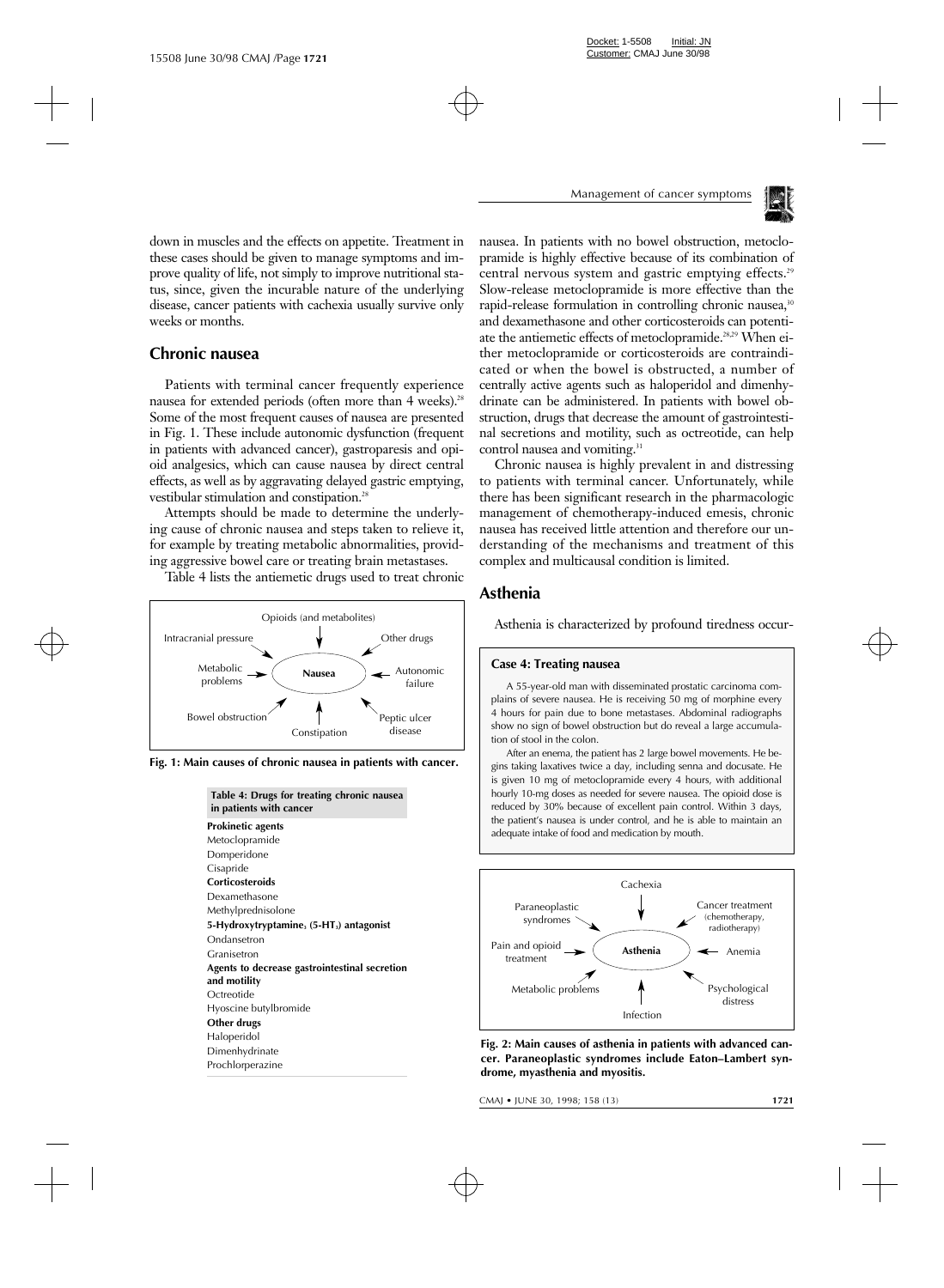

ring after usual or minimal effort, accompanied by an unpleasant anticipatory sensation of generalized weakness. Asthenia is the most frequent symptom associated with advanced cancer.23 The 3 main mechanisms associated with asthenia are direct tumour effects, tumour-induced by-products and accompanying factors, including anemia, paraneoplastic syndromes and chronic infection (Fig. 2).

The relation between asthenia and cachexia is complex. Most patients with advanced cancer experience symptoms of both simultaneously. However, some patients, such as those with early breast cancer or lymphoma, may experience severe asthenia with no malnutrition, whereas patients with conditions such as anorexia nervosa may experience severe malnutrition with no asthenia.

Fig. 3 presents a clinical approach to the management of asthenia. If specific causes can be identified, their correction will lead to a significant improvement. General nonpharmacologic measures such as adapting the activities of daily living, physiotherapy and occupational therapy will help match clinical function and symptom status with the expectations of patients and their families.<sup>32</sup>

#### **Case 5: Managing asthenia**

A 60-year-old woman with locally recurrent metastatic carcinoma of the lung reports severe tiredness and generalized weakness. During the previous 6 months she has lost 20 kg; she complains of severe loss of appetite but is not experiencing chronic nausea. A routine symptom assessment yields a score of 7 for depression on a 10-point visual analogue scale. The patient describes sadness, insomnia and anhedonia, which have lasted for approximately 3 weeks. Her blood count shows moderate anemia accompanied by postural hypotension and postural tachycardia.

A transfusion of 2 units of packed erythrocytes is administered. Megestrol is started at a dose of 160 mg 3 times a day to increase her appetite and relieve the symptoms of asthenia. The patient and her family receive counselling from the family physician and the home care nurse. Within 10 days, the patient feels that the symptoms of asthenia have diminished and her appetite has improved. Her depressive symptoms progressively lessen with expressive– supportive therapy.

Counselling may help patients in whom asthenia is an expression of an affective disorder, such as anxiety or depression.

General pharmacologic measures include corticosteroids and amphetamines. Corticosteroids have been found to decrease the symptoms of asthenia, either by inhibiting tumour-induced by-products or by inducing a central euphoriant effect.<sup>23</sup> Amphetamines have been found to antagonize opioid-induced sedation and fatigue,<sup>13</sup> and it has been suggested that they can also be used to manage hypoactive–hypoalert delirium and fatigue.<sup>33</sup>

## **Delirium**

Delirium is the most frequent neuropsychiatric disorder in patients with advanced cancer, most of whom are in a delirious state when they die.34 Despite its prevalence, the condition is underdiagnosed.<sup>35</sup> Patients with delirium experience combinations of cognitive failure, fluctuating levels of consciousness, changes in the sleep–wake cycle, psychomotor agitation, hallucinations, delusions and other perception abnormalities.36 Delirium is often caused by a number of factors (Fig. 4). Although opioid toxicity is



**Fig. 4: Main causes of delirium in patients with advanced cancer. Metabolic problems causing delirium include increased calcium levels, reduced sodium levels and renal failure. Psychotropic drugs include tricyclic antidepressants and benzodiazepines.**



**Fig. 3: Therapeutic approach to managing asthenia involves identifying and treating specific underlying causes, as well as treating specific symptoms by pharmacologic and nonpharmacologic means.**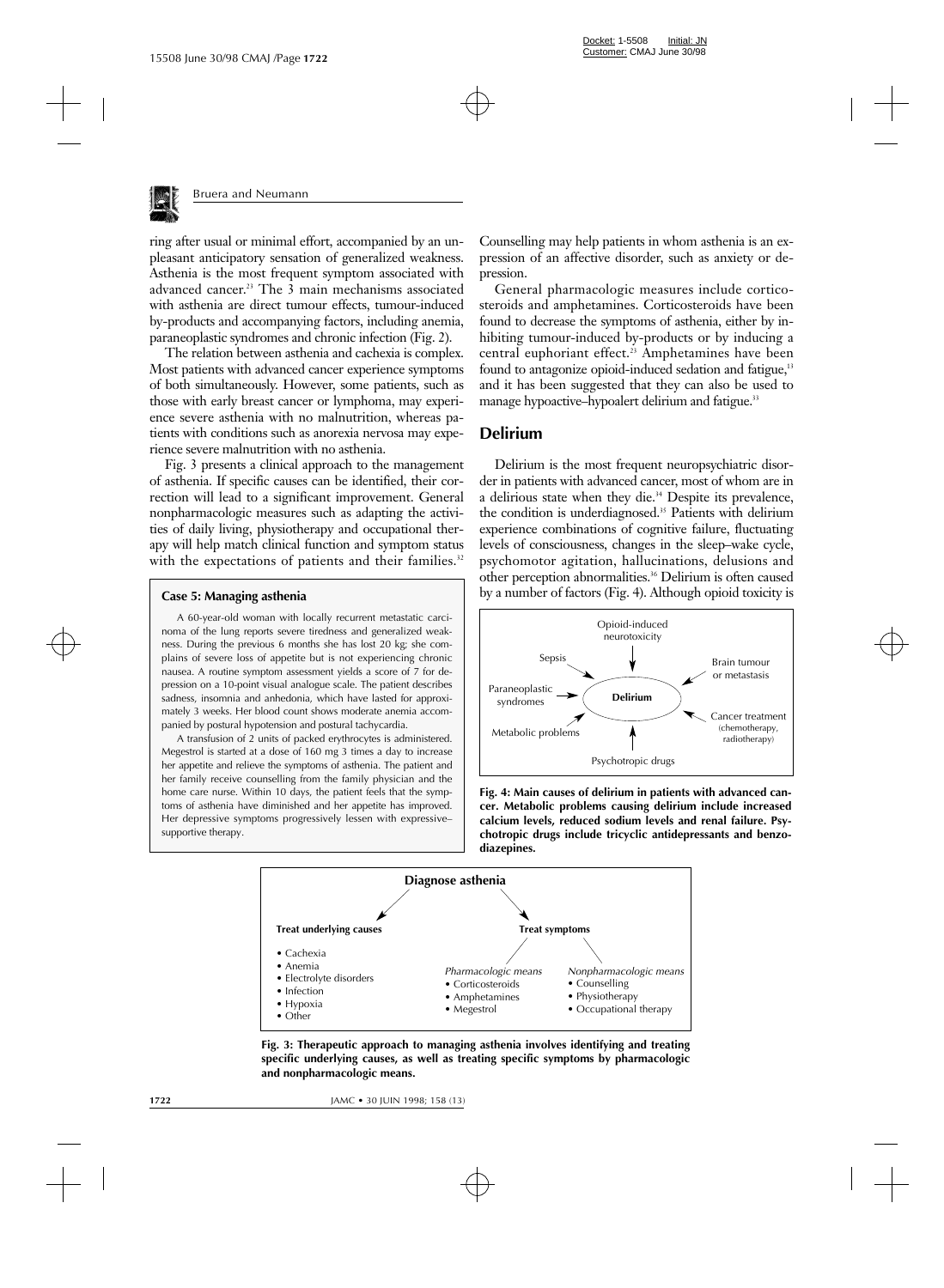

one of the most frequent causes,<sup>14</sup> others include infection, dehydration and metabolic abnormalities. Various drugs, such as benzodiazepines and drugs with a central anticholinergic effect, can cause or aggravate delirium. Fig. 5 presents the clinical approach to the treatment of delirium in patients with advanced cancer.

Approximately 30% of patients with cancer-related delirium experience a complete improvement in cognition after treatment.36 The others usually continue in a state of hypoactive delirium or, if they were in a state of hyperactive or mixed delirium, become progressively hypoactive. A few patients remain in a state of chronic hyperactive or mixed delirium and require continuous psychotropic medication.

Haloperidol can be used to manage symptoms in patients experiencing forms of hyperactive delirium, includ-



**Fig. 5: Clinical approach to delirium in patients with advanced cancer. MMSQ = Mini-Mental State Questionnaire.**

ing psychomotor agitation, delusions or hallucinations.<sup>37</sup> Haloperidol should be considered a temporary measure while other strategies are tested, such as changing the type of opioid, increasing hydration or managing metabolic or infectious complications. In most patients the hyperactive symptoms abate within 3 to 5 days. If no response is observed within 48 hours, other, more sedating neuroleptics such as methotrimeprazine should be tested.

Patients whose condition does not improve after at least 2 courses of neuroleptics may require aggressive sedation, for example, subcutaneous infusions of midazolam.15 This highly liposoluble benzodiazepine is very potent and has a very short half-life, which allows the appropriate dose to be determined quickly. As with other neuroleptics, midazolam should be considered a shortterm measure; other causes should be investigated (and treated) to determine if the delirium is reversible.

### **Dyspnea**

Dyspnea has been defined as an uncomfortable awareness of breathing.<sup>38</sup> It is an unpleasant subjective sensation and cannot be measured by any physical abnormalities. Fig. 6 summarizes the mechanisms of dyspnea. Abnormalities in the blood gases (detected by the lung chemoreceptors) or stimulation of lung mechanoreceptors cause patients with cancer to experience dyspnea. A

#### **Case 6: Treating delirium**

A 75-year-old man with advanced renal cell carcinoma is admitted to a tertiary palliative care unit because of severe agitated delirium of recent onset. During the previous 4 days he has experienced confusion, psychomotor agitation, tactile and visual hallucinations and paranoid delusions. He receives acetaminophen 4 to 6 times a day for mild bone pain and 150 mg of amitryptyline every night for insomnia and mild depression.

He is admitted to hospital, appearing severely confused and agitated. His temperature is 38.5°C. When he does not urinate for more than 12 hours, a Foley catheter is inserted and 180 mL of concentrated, cloudy urine is obtained. Culture indicates a urinary tract infection; blood tests reveal severe hypercalcemia and dehydration.

The tricyclic antidepressant is discontinued. Hypodermoclysis (two-thirds dextrose, one-third normal saline) is started at a rate of 100 mL/h. Antibiotic therapy is started to treat the urinary tract infection. After 24 hours of rehydration, 1500 mg of clodronate in 1 L of normal saline is administered subcutaneously over 6 hours to treat the hypercalcemia. A 2-mg dose of haloperidol is administered subcutaneously every 6 hours, and 2-mg doses are administered every hour as needed to manage the patient's agitation.

Within 48 hours the patient's state of arousal and cognition have improved (as indicated by normal results for a Mini-Mental State Questionnaire). The haloperidol is discontinued, and he is given antibiotics and hydration by mouth. On day 7 after admission the patient is discharged to a hospice.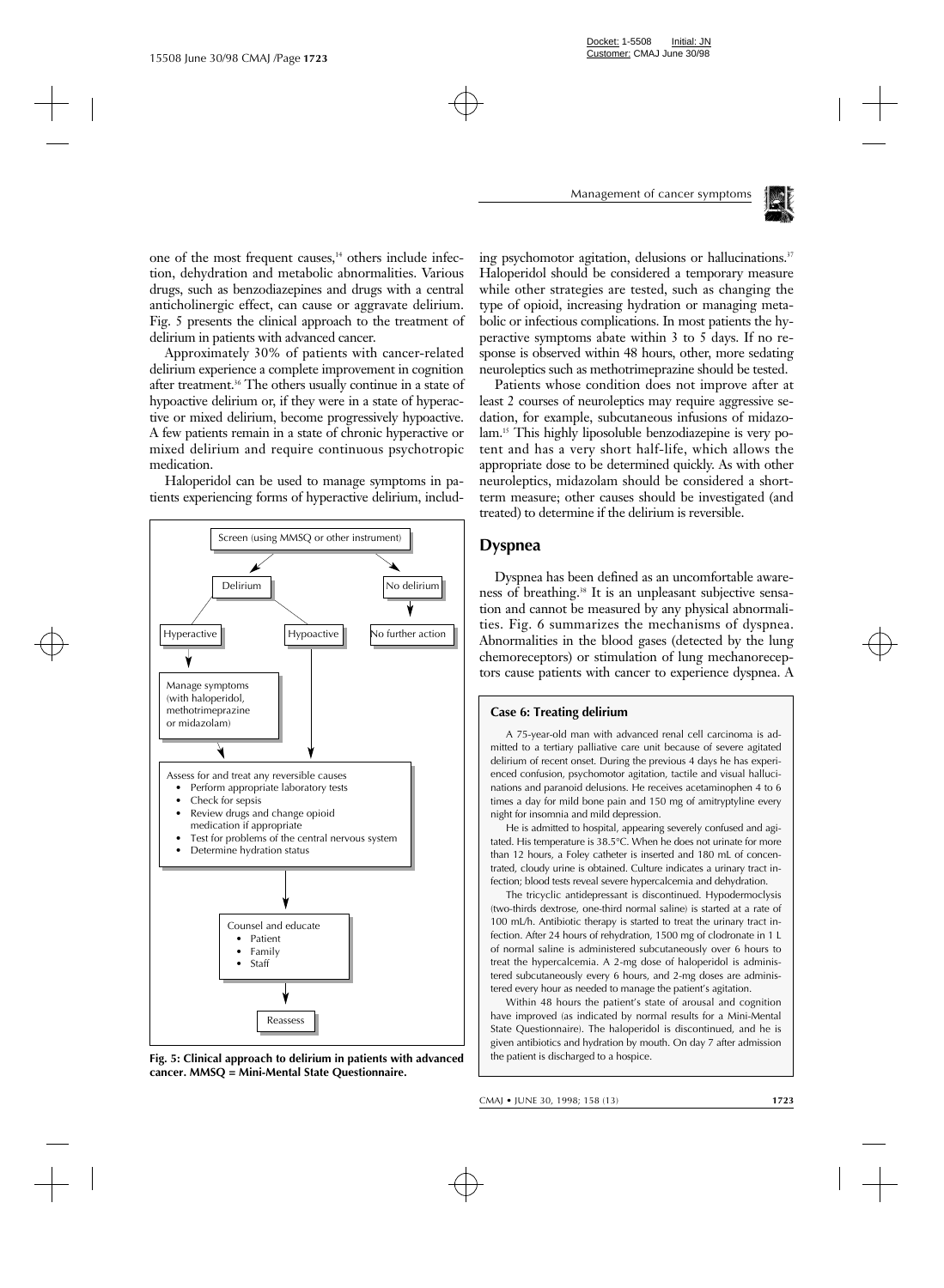

number of researchers have found great variability in the expression of dyspnea in patients with similar levels of functional abnormalities.<sup>38</sup> Therefore, the goal of treatment should be to improve the patient's subjective sensation rather than trying to modify any abnormality in blood gases or pulmonary function. The intensity of dyspnea can be easily assessed by means of verbal, numeric or visual analogue scales similar to those used to assess pain or nausea.

Fig. 7 presents the main causes of dyspnea in patients with cancer. Many of these conditions improve dramatically with treatment, for example, anticoagulants can be used to treat pulmonary embolism, antibiotics to treat pneumonia and blood transfusions to treat anemia. There are 3 main types of therapy used to manage the symptoms of dyspnea: oxygen therapy, drug therapy and counselling.

## *Oxygen*

A number of randomized controlled trials involving patients with cancer and COPD have provided compelling evidence to support the use of oxygen for symptomatic treatment of hypoxemia. When the ability of oxygen to relieve symptoms in a given patient is in doubt,



**Fig. 6: Mechanisms of dyspnea in patients with cancer. Solid lines = demonstrated actions, broken lines = proposed actions. Chemoreceptors sense reduced partial pressure of oxygen**  $(PO_2)$  and increased partial pressure of carbon dioxide  $(PCO_2)$ . **Mechanoreceptors sense irritants and pulmonary stretch.**

particularly when oxygen therapy may impede rapid discharge to home, an "*N* of 1" study can be conducted.<sup>39</sup> This type of study consists of multiple double-blind, crossover comparisons between oxygen and air and can usually be completed in less than 1 hour.

# *Opioids*

Several randomized controlled trials have found that systemic opioid therapy is beneficial for patients with cancer dyspnea.<sup>38</sup> However, the optimal type, dose and mode of administration have not yet been determined. In addition, the toxic effects of systemic opioid therapy for dyspnea are unclear. In one study, significant improvements in symptoms were associated with increases in partial pressure of carbon dioxide,<sup>40</sup> a marker of hyperventilation, but other studies have failed to detect any increase in these levels.<sup>41</sup>

In recent years, a number of authors have reported that different types and doses of nebulized opioids relieve the symptoms of dyspnea.<sup>42</sup> However, a recent randomized controlled trial showed no difference between nebulized morphine and placebo.<sup>43</sup>

## *Benzodiazepines*

Benzodiazepines are commonly used to manage cancer-related dyspnea. However, 4 of the 5 randomized controlled trials of these agents found no significant benefit.<sup>38</sup> Benzodiazepines may be used when the dyspnea is considered to be a somatic manifestation of a panic disorder or when a patient has concurrent severe anxiety. Otherwise, opioids are probably more effective for the symptomatic management of dyspnea.

## *Other drugs*

It has been suggested that corticosteroids are effective in the management of dyspnea associated with carcinomatous lymphangitis, and they are frequently used in the



**Fig. 7: Main causes of dyspnea in patients with advanced cancer.**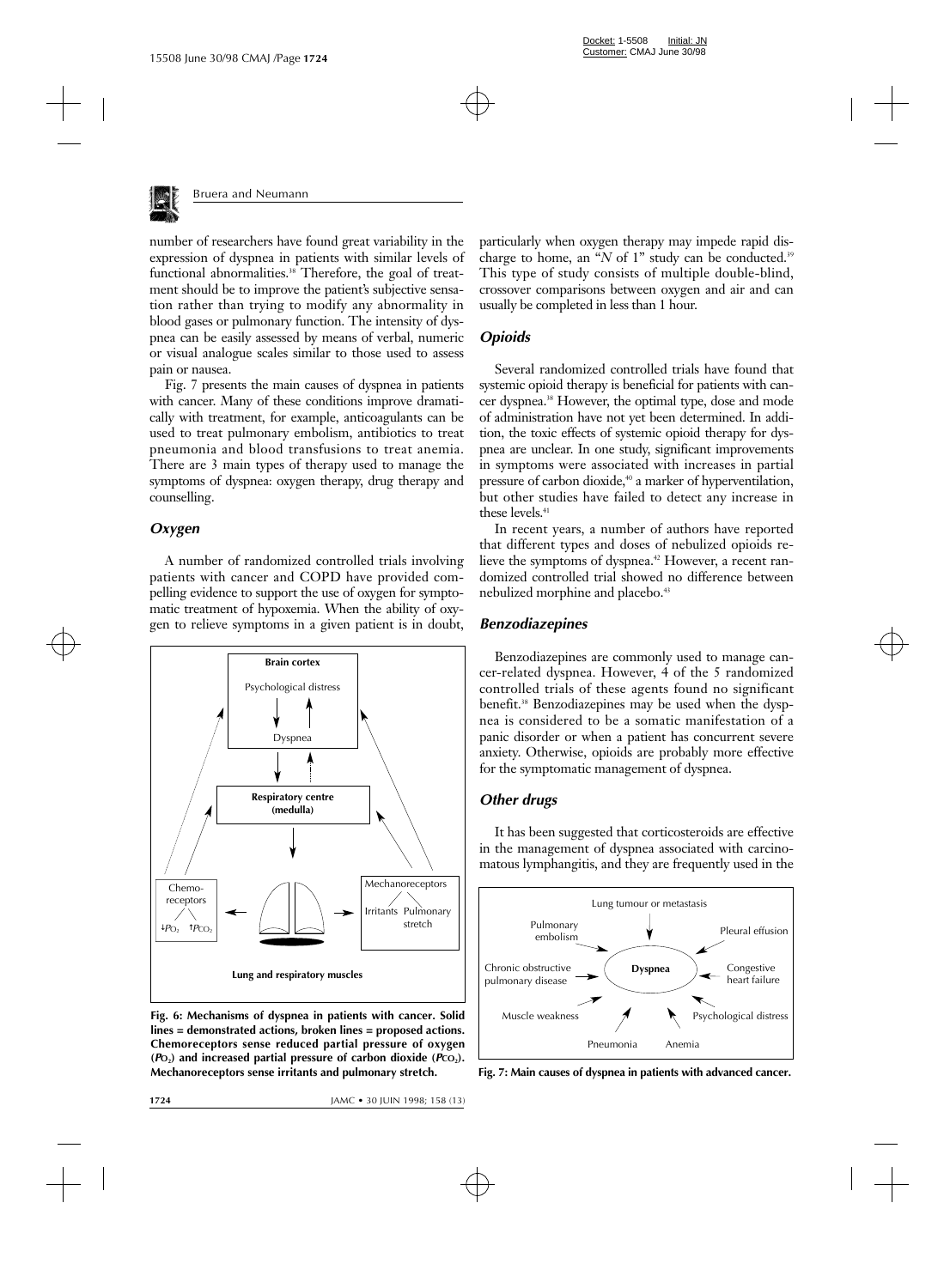

management of superior vena cava syndrome.<sup>38</sup>

A large proportion of patients with cancer-related dyspnea have a history of smoking or COPD. In a recent study<sup>44</sup> almost half of  $57$  consecutive patients with lung cancer had evidence of airflow obstruction, and only 4 of these were receiving bronchodilators. The authors concluded that untreated airflow obstruction is common among patients with bronchial carcinoma and is strongly associated with breathlessness. These patients might benefit from simple bronchodilator treatment.

#### *General support measures*

Modifying activity level and using bathroom aids, portable oxygen and wheelchairs will increase the autonomy of patients with dyspnea. The risk of choking can elicit major psychological reactions from the patient and the family. It is therefore important to anticipate and prepare for the possibility of respiratory failure. Drugs for managing the symptoms of dyspnea should be made available and instruction for their administration provided.

Because dyspnea is frequently associated with tachypnea and the use of accessory respiratory muscles, patients may appear to be significantly dyspneic even when their symptoms are under control. It is important for relatives and staff members to assess dyspnea only by asking patients how short of breath they feel, rather than by estimating it on the basis of the degree of tachypnea or the use of respiratory muscles. It is not uncommon that patients with moderate to severe tachypnea will not complain of respiratory distress. In contrast, patients who are not tachypneic may report severe dyspnea. The goal should be to reduce the symptoms that contribute to the patient's sensation of dyspnea, rather than to relieve the objective variables that accompany this disorder.

#### **Case 7: Managing dyspnea**

A 45-year-old woman with advanced adenocarcinoma of the lung is admitted to a tertiary palliative care unit because of severe dyspnea. Chest radiography reveals a large pleural effusion on the right side and consolidation consistent with pneumonia on the left side. Her temperature is 38.5°C, and she complains of chest pain on the left side, cough and purulent sputum. Her oxygen saturation on room air is 82%.

Oxygen (3 L/min by nasal prongs) is started, which results in an increase in saturation, to 93%. Antibiotics are given to treat the pneumonia. A 5-mg dose of morphine is administered subcutaneously every 2 hours as needed for dyspnea. A pleural tapping drains 1500 mL of serous fluid.

Within 48 hours, the patient is afebrile, has normal oxygen saturation on room air and requires only occasional doses of morphine to relieve the dyspnea. She is discharged to a hospice, where she receives intermittent doses of morphine orally to manage the dyspnea.

# **Conclusion**

During the past 10 years there have been major changes in the management of the most common symptoms of advanced cancer. A variety of new drugs have emerged to manage pain, cachexia and nausea, and the role of older drugs has also been better defined. There is more understanding of the complexity of these symptoms and the need for disciplined and multidimensional assessment and monitoring. However, the overall area of symptom assessment and management has received very limited attention from clinical researchers and granting agencies. Increased research into these highly prevalent and devastating clinical complications is badly needed.

## **References**

- 1. Eve A, Smith AM, Tebbit P. Hospice and palliative care in the UK 1994/5, including a summary of trends 1990/5. *Palliat Med* 1997;11:31-43.
- 2. Ripamonti C, Bruera E. Pain and symptom management in palliative care. *Cancer Control* 1996;3(3):204-13.
- 3. Agency for Health Care Policy Research (AHCPR). *Clinical practice guidelines for the management of cancer pain.* AHCPR publ no 94-0592. Rockville (MD): US Department of Health and Human Services; 1994.
- 4. Levy MH. Pharmacological treatment of cancer pain. *N Engl J Med* 1996;335(15):1124-32.
- 5. World Health Organization. *Cancer pain relief.* Geneva: The Organization; 1986.
- 6. Au H, Bruera E, MacDonald N. The assessment and management of cancer pain in a tertiary care Canadian teaching hospital [abstract 595]. *Clin Invest Med* 1995;18(4 Suppl):B90.
- 7. Bruera E, Brenneis C, Michaud M, MacDonald RN. Influence of the pain and symptom control team (PSCT) on the patterns of treatment of pain and other symptoms in a cancer center. *J Pain Symptom Manage* 1989;4(3):112-6.
- 8. Cleeland CS, Gonin R, Hatfield AK, Edmonson JH, Blum RH, Stewart JA, et al. Pain and its treatment in outpatients with metastatic cancer. *N Engl J Med* 1994;330(9):592-6.
- Stiefel P, Morant R. Morphine intoxication during acute reversible renal insufficiency. *J Palliat Care* 1991;7(4):45-7.
- 10. Lane NE. Pain management in osteoarthritis: the role of COX-2 inhibitors. *J Rheumatol* 1997;24(Suppl 49):20-4.
- 11. Walsh TD, MacDonald N, Bruera E, Shepard KV, Michaud M, Zanes R. A controlled study of sustained-release morphine sulfate tablets in chronic pain from advanced cancer. *Am J Clin Oncol* 1992;15(3):268-72.
- 12. Bruera E, Sloan P, Mount B, Scott J, Suarez-Almazor M. A randomized, double-blind, double-dummy, crossover trial comparing the safety and efficacy of oral sustained-release hydromorphone with immediate-release hydromorphone in patients with cancer pain. Canadian Palliative Care Clinical Trials Group. *J Clin Oncol* 1996;14(5):1713-7.
- 13. Coluzzi P. A titration study of oral transmucosal fentanyl citrate for breakthrough pain in cancer patients [abstract 143]. *Proc Am Soc Clin Oncol* 1997;16:41a.
- 14. Ripamonti C, Bruera E. CNS adverse effects of opioids in cancer patients. Guidelines for treatment. *Cent Nerv Syst Drugs* 1997;8(1):21-37.
- 15. Bruera E, Pereira J. Neuropsychiatric toxicity of opioids. In: Jensen TS, Turner JA, Wiesenfeld-Hallen Z, editors. *Proceedings of the 8th World Congress on Pain, Progress in Pain Research and Management.* Vol 8. Seattle: International Association for the Study of Pain Press; 1997. p. 717-38.
- 16. Bruera E, Pereira J, Watanabe S, Belzile M, Kuehn N, Hanson J. Opioid rotation in patients with cancer pain. A retrospective comparison of dose ratios between methadone, hydromorphone and morphine. *Cancer* 1996;78(4):852-7.
- 17. Lawlor PG, Turner KS, Hanson J, Bruera ED. Dose ratio between morphine
- and methadone in patients with cancer pain. *Cancer* 1998;82:1167-73. 18. DeWys WD, Begg C, Lavin PT, Band PR, Bennett JM, Bertino JR, et al. Prognostic effect of weight loss prior to chemotherapy in cancer patients. *Am J Med* 1980;69:491-7.
- 19. Billingsley KG, Alexander HR. The pathophysiology of cachexia in advanced cancer and AIDS. In: Bruera E, Higginson I, editors. *Cachexia–anorexia in cancer patients.* Oxford: Oxford Medical Publications, Oxford University Press; 1996. p. 1-22.
- 20. Bruera E. ABC of palliative care: anorexia, cachexia and nutrition. *BMJ* 1997; 315:1219-22.
- 21. Klein S, Koretz RL. Nutrition support in patients with cancer: What do the